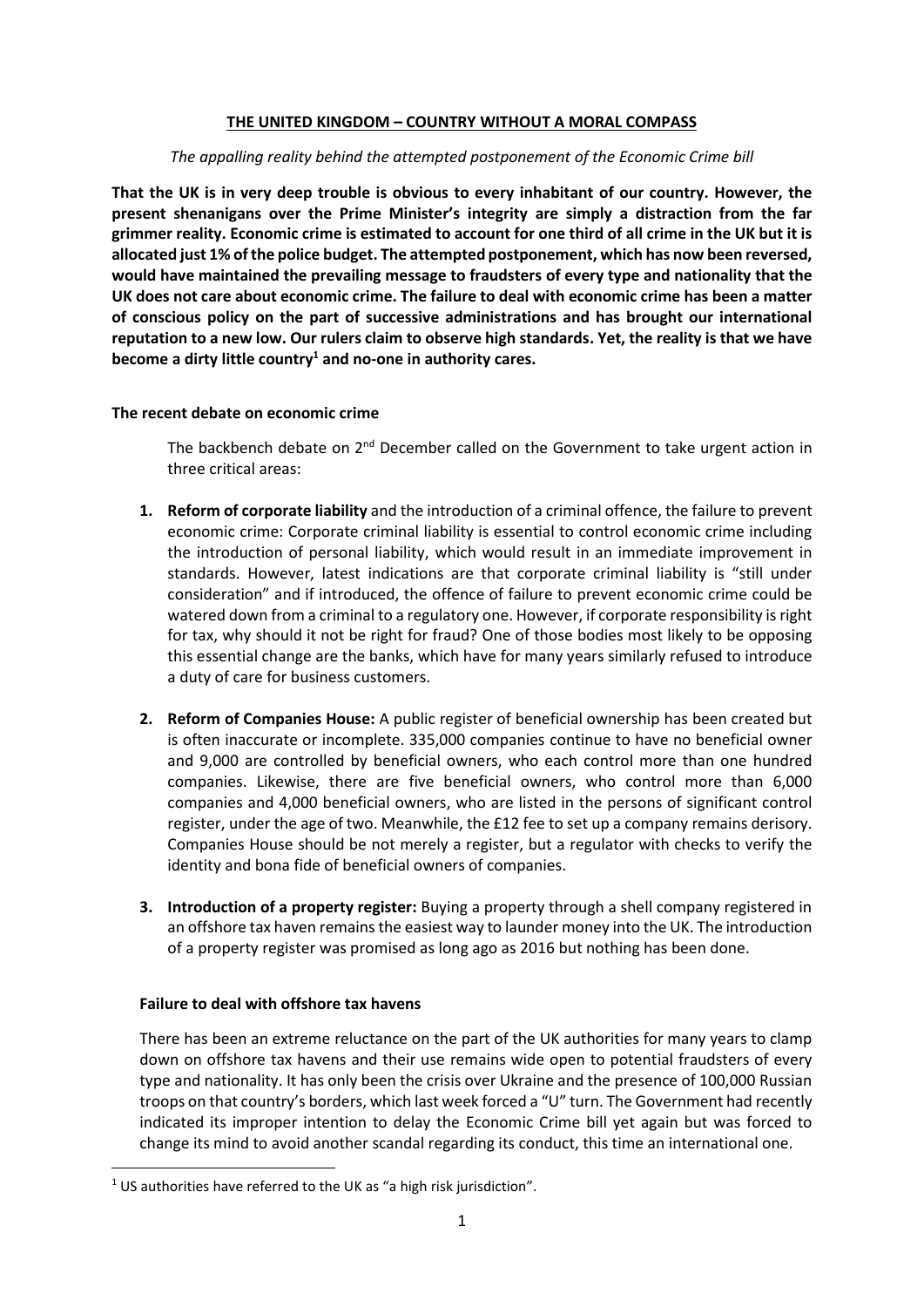The record of successive administrations in failing to restrict the use of offshore tax havens has been deeply shameful. In 2013, PM Cameron's undertaking to do so was followed by years of inaction, which then witnessed the leaks of the Panama (2015) and two years later, the Paradise papers. As well known, the PM's father was implicated in the former's revelations.

In 2016, Cameron announced plans to introduce a register for owners of overseas companies and the following year, the British Virgin Islands (BVI) introduced a register of those who directly or indirectly own 25% or more of registered companies. However, this was not made publicly available and companies registered elsewhere, which own more than 25% of BVI-registered companies, did not have to be included. The UK Government itself has been reluctant to introduce legislation to make these registers publicly accessible and has only recently changed its stance.

The ongoing lack of political will was highlighted last year by the unedifying spectacle of a former Attorney General, the Government minister responsible for oversight of the Serious Fraud Office (SFO), advising the British Virgin Islands<sup>2</sup> about alleged corruption in a case brought by the Foreign Office. Little wonder in the absence of serious determination to confront economic crime, that the SFO has lost over three quarters of its departmental heads and senior leaders over the last three years. Closer to home, a number of corporate service providers in the Isle of Man have a large number of Russian clients, for whom they incorporate shell companies and offer their staff as dummy directors and shareholders, so the real ones can be remain hidden.

The US and EU have been more robust in their actions against Russia, and introduced their first set of sanctions in Q2-Q3 2014, in response to Russian activity in eastern Ukraine. Further measures including the Countering America's Adversaries Through Sanctions Act (CAATSA) followed in August 2017 and in April of the following year, the US Treasury introduced more targeted individual and later, sectoral sanctions.

In the UK, the Sanctions and Anti-Money Laundering Bill was finally passed in May 2018 and included a Magnitsky clause, with sanctions for gross human rights abuse. The Government also introduced other measures including unexplained wealth orders (UWOs) which have been a conspicuous flop, while counter-productively since 2008, it has maintained the system of golden visas - £2mn to £10mn in assets to be demonstrated by an applicant in return for fast-tracked residency – and more than 700 of these have been awarded to Russian citizens. Under a register of beneficial ownership for UK companies introduced in 2016<sup>3</sup>, UK companies and limited liability partnerships are required to declare, in a public register, the names of any individuals controlling more than a 25% stake in them. However, this requirement currently does not apply to owners of overseas companies operating or purchasing property in the UK.

Meanwhile, Transparency International has, for example, identified 176 UK properties worth £4.4 billion which have been bought with suspicious wealth—over a fifth of which is wealth from Russian individuals – and this is likely to be only the tip of the iceberg.

<sup>&</sup>lt;sup>2</sup> In Russia, the short-hand term used to describe a shell company is a BVI.

<sup>&</sup>lt;sup>3</sup> The Joint Money Laundering Intelligence Taskforce (JMLIT) and the FCA-based Office for Professional Body Anti-Money Laundering Supervision (OPBAS) were also established and the National Security Capability Review included a commitment to reform the Suspicious Activity Report system, which has represented a major black hole.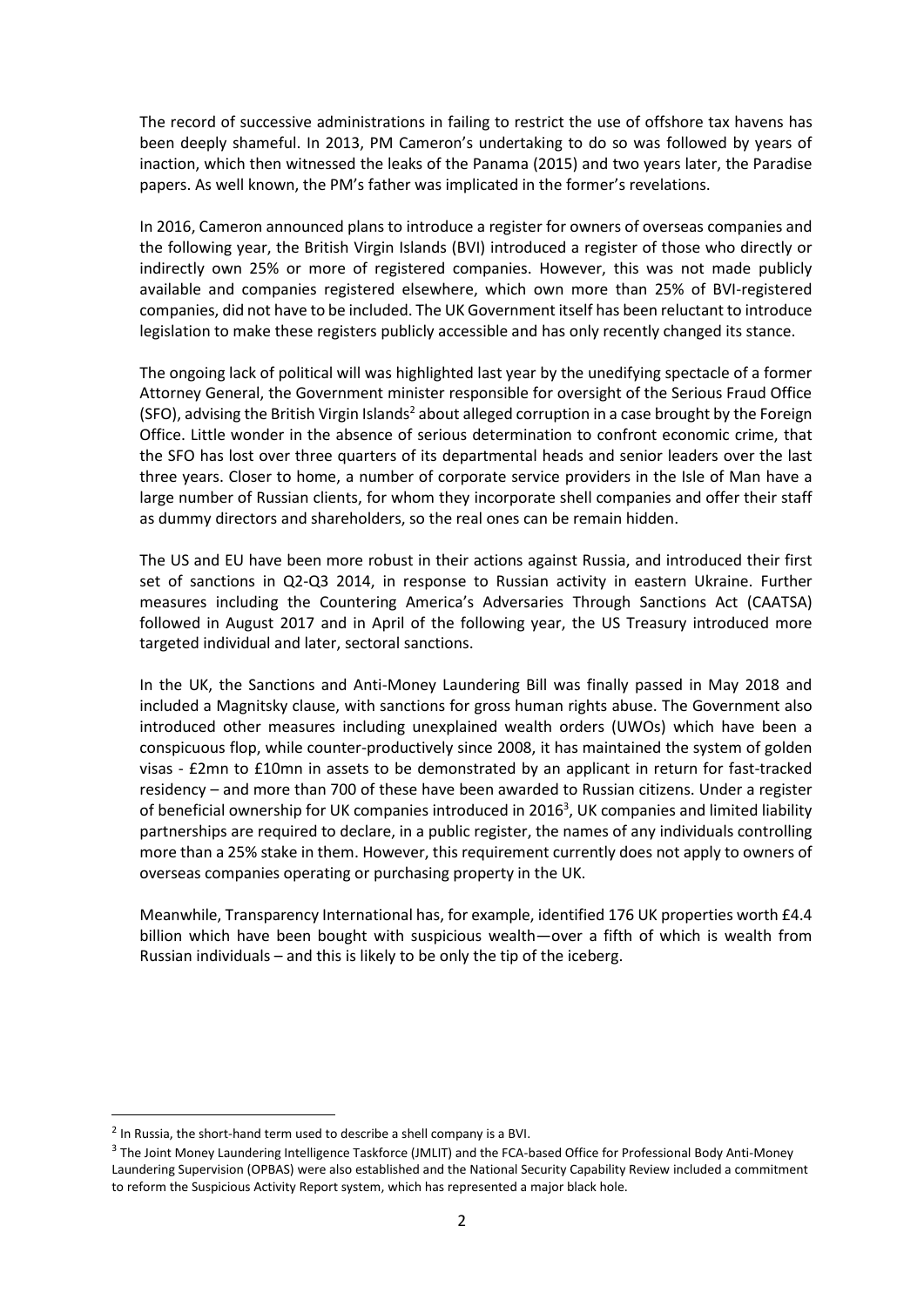**UK governed by the Rule of Law – no, it's not !**

# **The failure to deal with money laundering, especially the use of offshore tax havens by Russian and other fraudsters, should be viewed against the background of the deliberate failure to deal with economic crime generally.**

Politicians regularly claim that the UK's standards are somehow superior because our country is governed by the Rule of Law<sup>4</sup> and that no-one is above the law. In our area of specialisation, serious banking fraud, this is absolutely not the case. Indeed, the ongoing cover up of economic crime, and the extreme reluctance of the authorities to address it, are indicative of a deliberate failure to ensure the equal application of the Rule of Law<sup>5</sup>.

The **National Crime Agency** (NCA), for example, has repeatedly shown itself willing to follow the official line and not investigate serious banking fraud. It did so last March, when it wound up its three-year investigation into further aspects of the Halifax Bank of Scotland (HBoS) Reading fraud, the only banking fraud ever to have been successfully prosecuted in the UK, claiming that there was insufficient evidence of criminal wrongdoing, when such evidence was everywhere to be found. The NCA has also refused, for over two and a half years, to investigate overwhelming evidence of signature forgery and the use of invalid legal documentation by major banks such as Royal Bank of Scotland (RBS) and Lloyds. In the US, economic crimes such as these triggered major investigations and witnessed large-scale compensation of its victims. In the UK, the authorities have merely tried to cover everything up by refusing to investigate. The suggestion that this failure is due to a lack of resources or capability is a smokescreen since these shortcomings should have been addressed long ago.

## **Like numerous other arms of state, the Police remain complicit from the highest level downwards with the ongoing cover up of and refusal to investigate serious banking fraud.**

The HBoS Reading fraud also provides a window into the use of offshore shell companies, which remains flagrantly open to abuse. The fraudsters in question used countless shell companies and laundered their proceeds of crime, using a team of professionals at the Bristol-based solicitors, Burges Salmon. This firm continues to act for Crown Estates, which has for example sold 120 of its properties to companies registered in 14 different tax jurisdictions and bought a £67 million property from the Aliyev family, who are well-documented abusers of their rule in Azerbaijan.

The shortcomings of the **Serious Fraud Office<sup>6</sup>** (SFO) have long been obvious and the agency has remained significantly under-staffed and under-funded for more than a decade. Yet, these weaknesses have deliberately not been addressed. The cover up of serious banking fraud by Andrew Bailey, the chief executive of the Financial Conduct Authority (FCA) and now, Governor of the Bank of England and successive Chancellors has likewise been anything but accidental. The conspicuous failures of our regulators, the FCA $^7$ , the audit regulator the Financial Reporting Council (FRC) and the Solicitors Regulation Authority (SRA) have also been entirely deliberate.

## **Taken together, these failings represent thoroughly bad and corrupt government and administration.**

<sup>&</sup>lt;sup>4</sup> See "The Rule of Law – why it matters and how it is being corrupted", January 2021 o[n www.lloydsbankassetfrauds.com](http://www.lloydsbankassetfrauds.com/)

<sup>5</sup> Former Master of the Rolls, Lord Denning (1899-1999): "Be ye never so high, the law is above you" after Dr Thomas Fuller.

<sup>&</sup>lt;sup>6</sup> See "Serious Fraud Office – failing on fraud", November 2021 under Latest Releases on our website.

<sup>7</sup> See "FCA's leadership must resign", May 2021 on the third row of the same website.